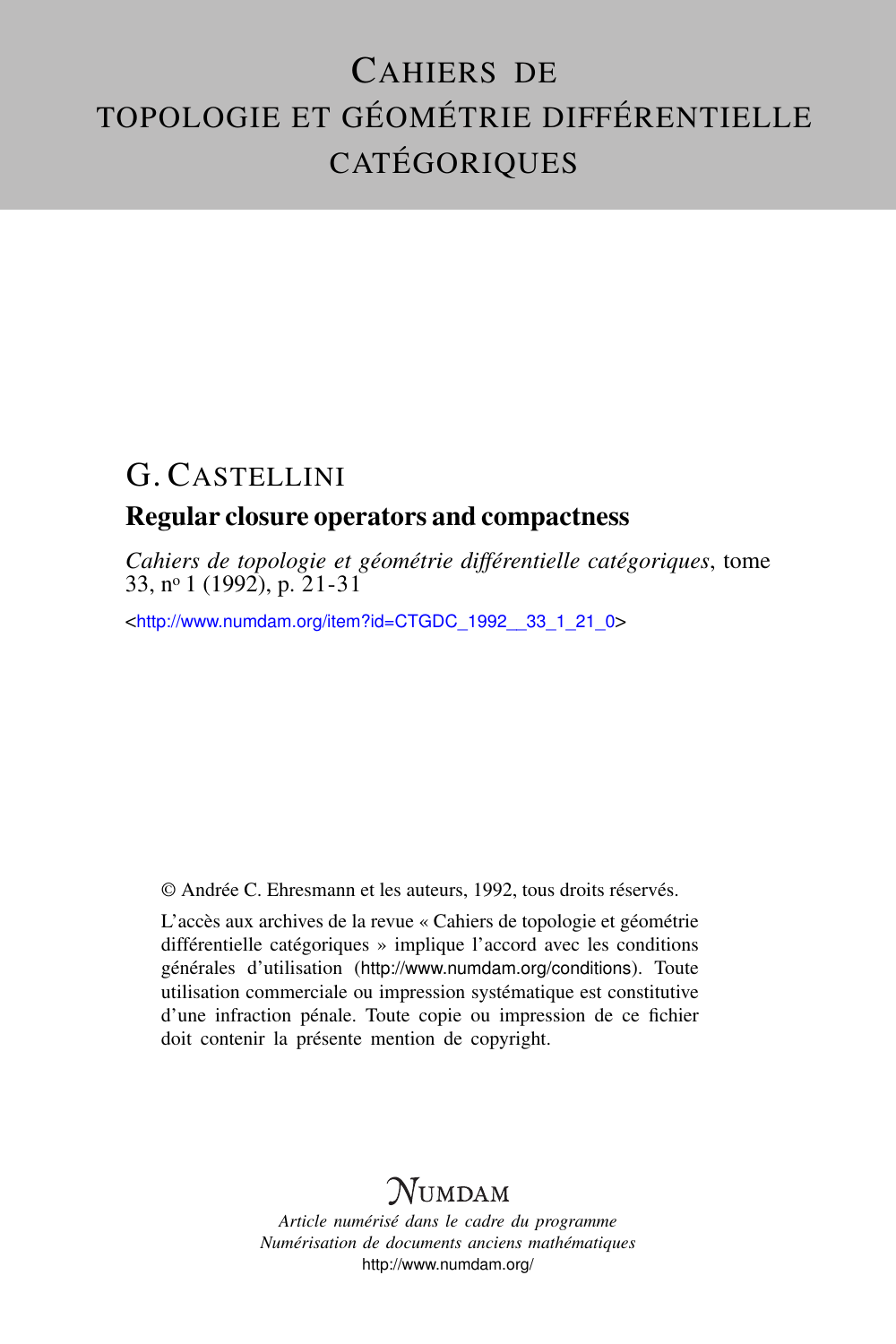## REGULAR CLOSURE OPERATORS AND COMPACTNESS by G. CASTELLINI

Résumé. Une légère modification de la notion de compacité relativement à un opérateur de fermeture permet d'étendre à la catégorie TOP des espaces topologiques divers résultats sur les opérateurs de fermeture réguliers obtenus pour la catégorie AB des groups abéliens. Ainsi les épimorphismes dans les sous-catégories des objets compacts ou compactsséparés pour un opérateur de fermeture régulier additif sont surjectifs. L'auteur montre aussi que sous certaines conditions sur une sous-catégorie A de TOP, la sous-catégorie engendrée par les objets compacts-séparés pour l'opérateur de fermeture régulier induit sur  $A$  a plusieurs bonnes propriétés normalement obtenues dans des catégories algébriques.

#### **INTRODUCTION**

Let A be a subcategory of a given category  $\mathcal X$ . The notion of compactness with respect to a closure operator introduced in [2] (cf. also [6] and [7]) seems to yield more interesting results if, in the case of a regular closure operator induced by  $\mathcal A$ , we restrict our attention to objects of the subcategory only. This allows us to prove that in AB and TOP the epimorphisms in subcategories of compact and compact-separated objects with respect to a regular closure operator are surjective. Moreover, we are able to extend Theorem 2.6 of [2], in a modified form, to the categories TOP, GR (groups) and TG (topological groups).

Let  $A$  be a subcategory of TOP. The behavior of compact Hausdorff topological spaces gives rise to the question of whether the subcategory Comp<sub>x</sub>(A) $\cap$ A of compact-separated objects with respect to  $\lceil \cdot \rceil$  might form an algebraic category in the sense of  $[9]$ . Unfortunately, the answer in general is no and the subcategory  $\mathbf{TOP_1}$  of  $T_1$  topological spaces provides the needed counterexample. As a matter of fact, Comp<sub>rop</sub>  $(TOP_1) \cap TOP_1 = TOP_1$ , which is not an algebraic category. However, such a category has coequalizers and the forgetful functor  $U:TOP_1 \rightarrow SET$ has a left adjoint and preserves regular epimorphisms. In the last section of the paper we show that, under certain assumptions on the subcategory  $A$ , the above mentioned properties of  $\mathbf{TOP}_1$  are normally satisfied by any subcategory of  $\mathbf{TOP}$ of the form  $\text{Comp}_{\mathcal{X}}(\mathcal{A}) \cap \mathcal{A}$ .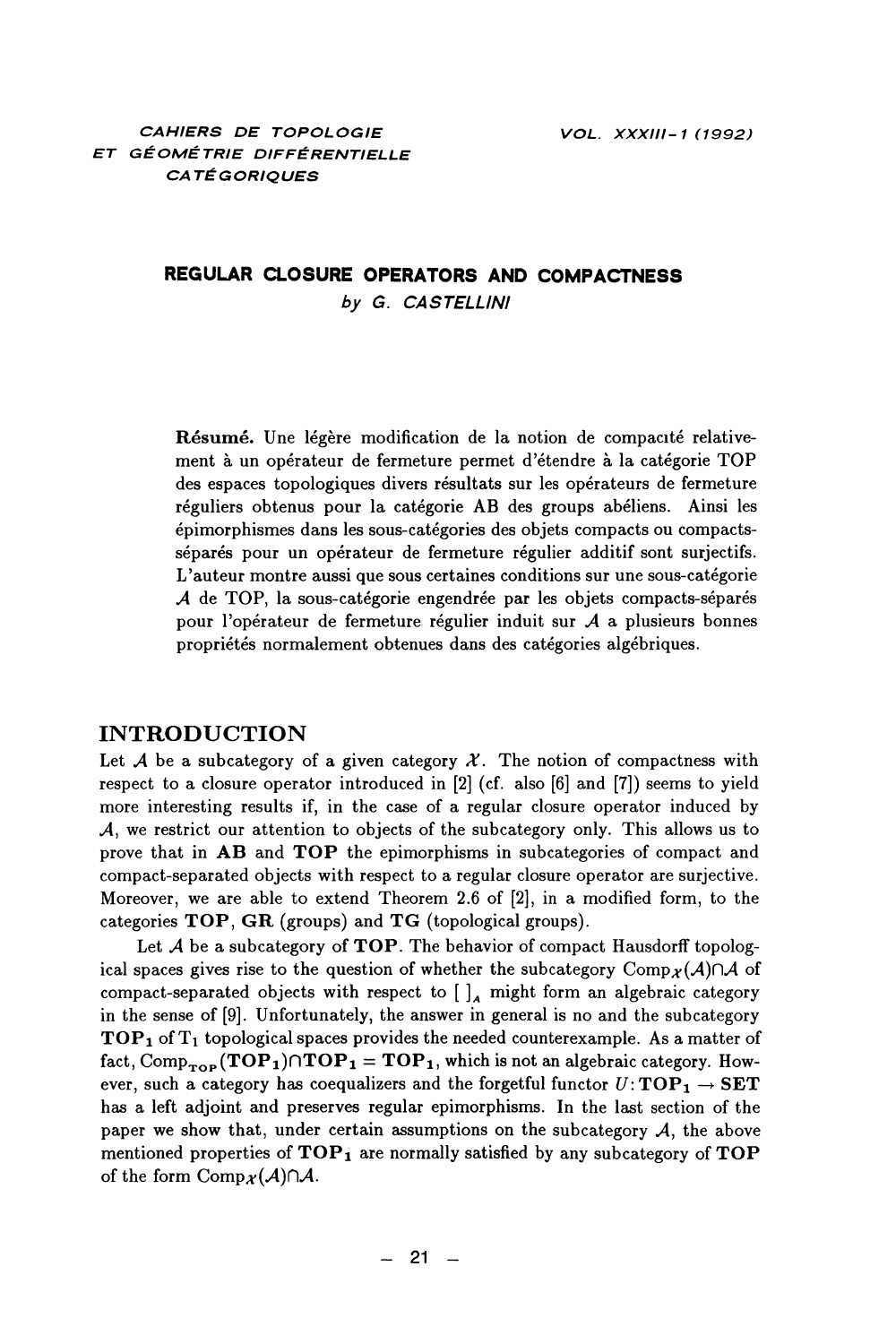All the subcategories will be full and isomorphism closed. We use the terminology of [9] throughout.

#### 1 PRELIMINARIES

Throughout we consider a category  $\mathcal X$  and a fixed class  $\mathcal M$  of  $\mathcal X$ -monomorphisms. which contains all  $\mathcal{X}$ -isomorphisms. It is assumed that:

- (1)  $M$  is closed under composition
- (2) Pullbacks of M-morphisms exist and belong to  $M$ , and multiple pullbacks of (possibly large) families of  $M$ -morphisms with common codomain exist and belong to  $M$ .

In addition, we require  $\mathcal X$  to have equalizers and  $\mathcal M$  to contain all regular monomorphisms.

One of the consequences of the above assumptions is that there is a uniquely determined class  $\mathcal E$  of morphisms in X such that  $(\mathcal E, \mathcal M)$  is a factorization structure for morphisms in  $\mathcal X$  (cf. [5]).

We regard M as a full subcategory of the arrow category of  $\mathcal{X}$ , with the codomain functor from M to X denoted by U. Since U is faithful, M is concrete over  $\mathcal{X}$ .

As in [5], by a *closure operator* on  $\mathcal X$  (with respect to  $\mathcal M$ ) we mean a pair  $C = (\gamma, [c],$  where  $[c],$  is an endofunctor on M that satisfies  $U[c], = U$ , and  $\gamma$  is a natural transformation from  $\dot{u}_M$  to  $[\,\,]_C$  that satisfies  $(\dot{u}_U)\gamma = \dot{u}_U$ .

Thus, given a closure operator  $C = (\gamma, [c]_c)$ , every member m of M has a canonical factorization

$$
M \xrightarrow{\mathrm{Jm}_C^{\mathrm{TX}}} [M]_C^{\mathrm{X}}
$$

$$
m \searrow \qquad \downarrow [m]_C^{\mathrm{X}}
$$

$$
X
$$

where  $[m]_{\alpha}^{X} = F(m)$  is called the *C*-closure of m, and  $[m]_{\alpha}^{X}$  is the domain of the  $m$ -component of  $\gamma$ . Subscripts and superscripts will be omitted when not necessary. Notice that, in particular,  $\left[\right]_c$  induces an order-preserving increasing function on the M-subobject lattice of every  $\mathcal{X}$ -object. Also, these functions are related in the following sense: if p is the pullback of a morphism  $m \in \mathcal{M}$  along some X-morphism f, and q is the pullback of  $[m]_C$  along f, then  $[p]_C \leq q$ . Conversely, every family of functions on the M-subobject lattices that has the above properties uniquely determines a closure operator.

Given a closure operator C, we say that  $m \in \mathcal{M}$  is C-closed if  $|m|_C$  is an isomorphism. An X-morphism f is called C-dense if for every  $(\mathcal{E}, \mathcal{M})$ -factorization  $(e, m)$  of f we have that  $[m]_C$  is an isomorphism. We call C *idempotent* provided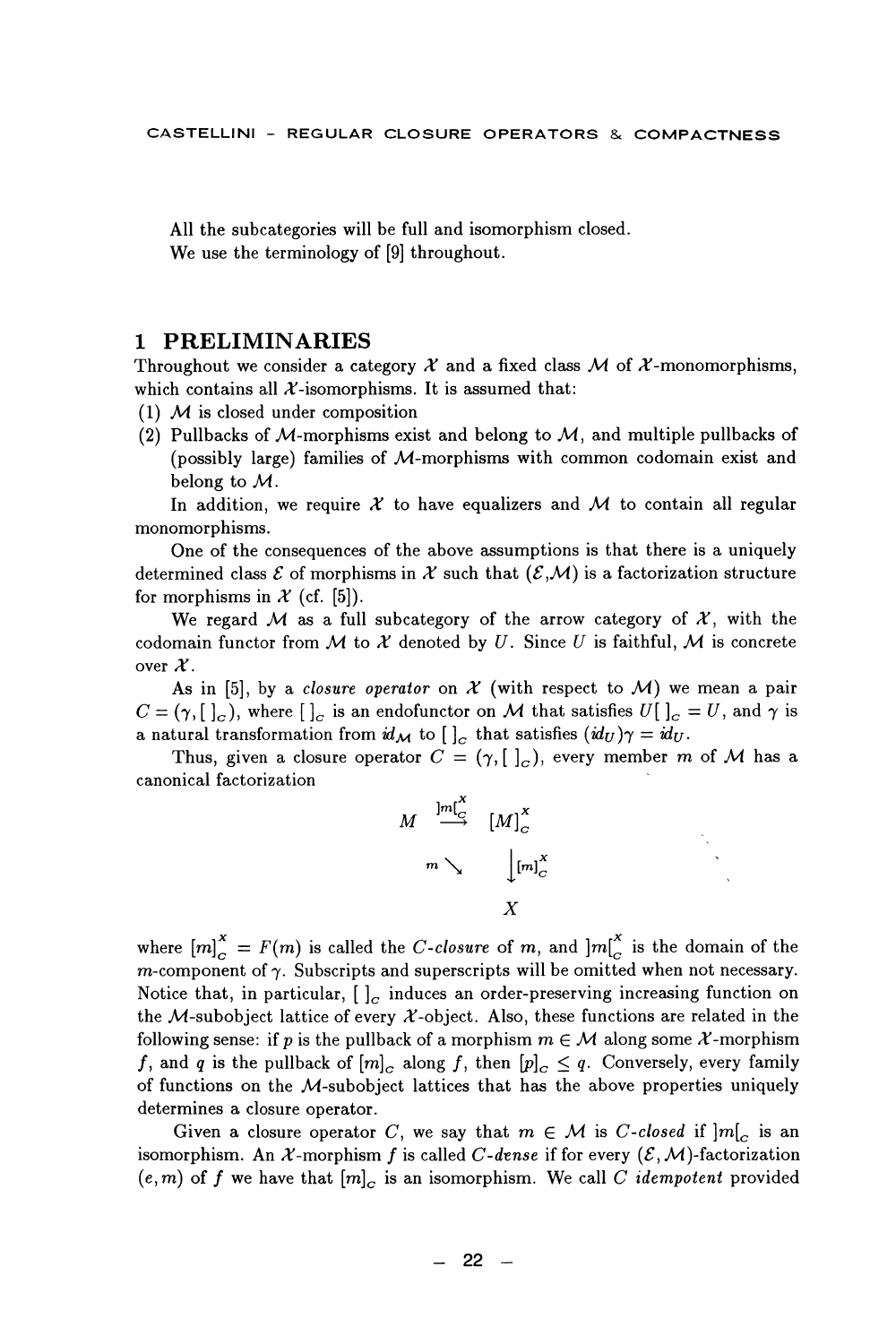that  $[m]_C$  is C-closed for every  $m \in \mathcal{M}$ . C is called weakly hereditary if  $|m|_C$  is C-dense for every  $m \in \mathcal{M}$ . The class of all C-closed M-subobjects and the class of all C-dense X-morphisms will be denoted by  $\mathcal{M}^C$  and  $\mathcal{E}^C$ , respectively. If m and n are M-subobjects of the same object X, with  $m \leq n$  and  $m_n$  denotes the morphism such that  $n \circ m_n = m$ , then C is called *hereditary* if  $n \circ [m_n]_C \simeq n \cap [m]_C$  holds for every  $X \in \mathcal{X}$  and for every pair of M-subobjects of X, m and n with  $m \leq n$ . C is called *additive* if it preserves finite suprema, i.e.,  $sup([m]_C^X, [n]_C^X) \simeq [sup(m, n)]_C^X$ for every pair  $m,n$  of M-subobjects of the same object X.

For more background on closure operators see, e.g., , [1], [3], [4], [5], [8] and  $[10]$ .

For every (idempotent) closure operator F let  $D(F)$  be the class of all Xobjects A that satisfy the following condition: whenever  $M \stackrel{m}{\longrightarrow} X$  belongs to M and  $X \stackrel{r}{\longrightarrow} A$  satisfy  $r \circ m = s \circ m$ , then  $r \circ [m]_F = s \circ [m]_F$ . If X has squares, this is equivalent to requiring the diagonal  $A \xrightarrow{\Delta_A} A \times A$  to be F-closed. D(F) is called the class of F-separated objects of  $\mathcal X$ .

A special case of an idempotent closure operator arises in the following way. Given any class A of X-objects and M  $\stackrel{m}{\longrightarrow} X$  in M, define  $[m]_4$  to be the intersection of all equalizers of pairs of  $X$ -morphisms  $r, s$  from X to some A-object Y that satisfy  $r \circ m = s \circ m$ , and let  $|m|_A \in \mathcal{M}$  be the unique X-morphism by which m factors through  $[m]_4$ . It is easy to see that  $(\begin{bmatrix} 0 & 0 \\ 0 & 1 \end{bmatrix})$  forms an idempotent closure operator. Since this generalizes the Salbany construction of closure operators induced by classes of topological spaces, cf. [11], we will often refer to it as the Salbany-type closure operator induced by  $A$ . In [5] such a type of closure operator was called *regular*. To simplify the notation, instead of " $\int_{A}$ -dense" and "[]<sub>A</sub>-closed" we usually write "A-dense" and "A-closed", respectively.

Notice that the objects of A are always  $\left[\right]_A$ -separated (cf. [3]).

 $iCL(X, M)$  will denote the collection of all idempotent closure operators on  ${\cal M},$  pre-ordered as follows:  $C\sqsubseteq D$  if  $[m]_C\leq [m]_D$  for all  $m\in {\cal M}$  (where  $\leq$  is the usual order on subobjects).

### 2 BASIC DEFINITIONS AND PRELIMINARY RESULTS

In what follows  $\mathcal X$  will be a category with finite products and  $\mathcal A$  will be one of its full and isomorphism-closed subcategories.

**Definition 2.1.** An X-morphism  $X \xrightarrow{f} Y$  is said to be A-closed preserving, if for every A-closed M-subobject  $M \stackrel{m}{\longrightarrow} X$ , in the  $(\mathcal{E}, \mathcal{M})$ -factorization  $m_1 \circ e_1 = f \circ m$ ,  $m$ , is  $A$ -closed.

**Definition** 2.2. We say that an  $\mathcal{X}$ -object X is A-compact with respect to A if for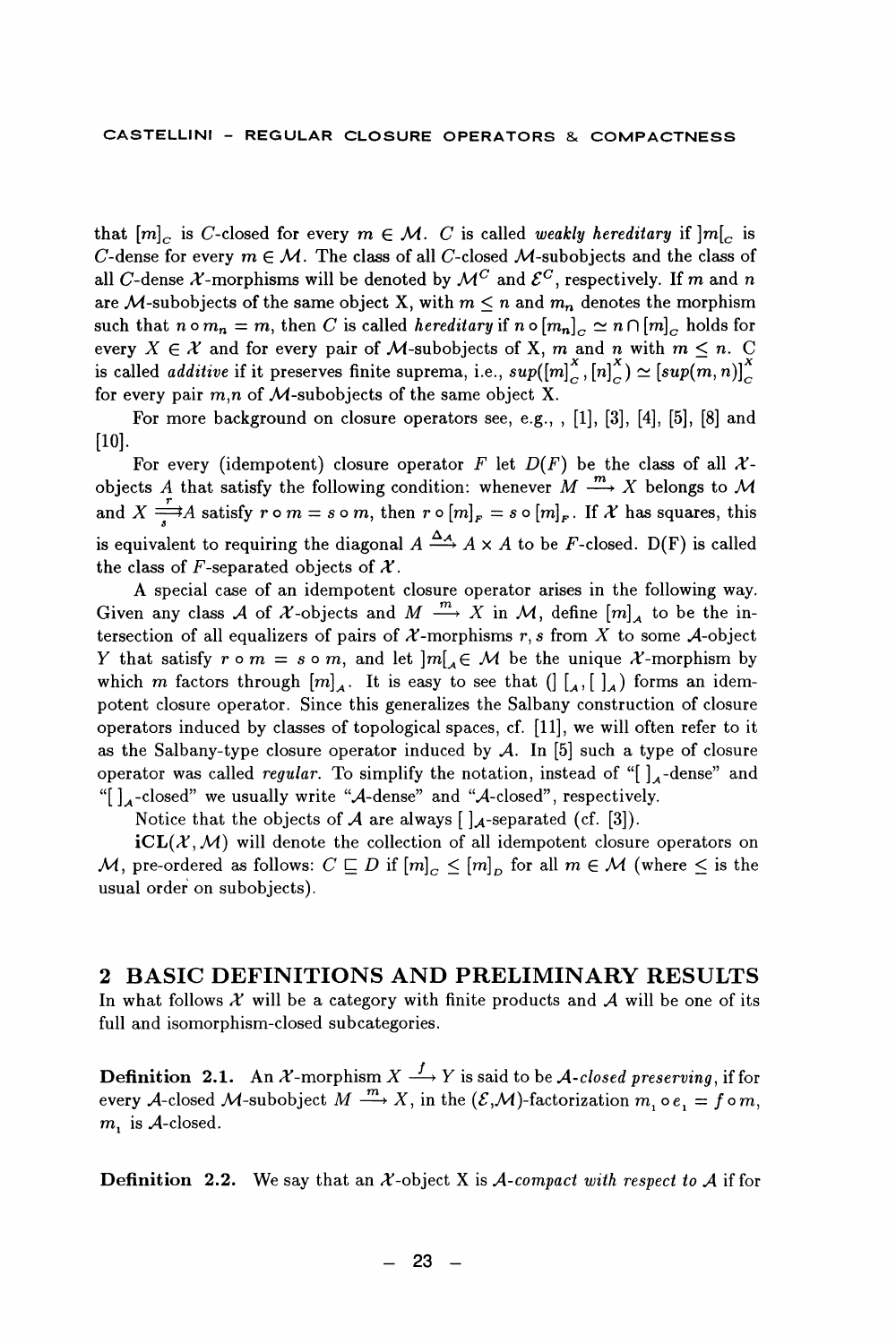every A-object Z, the projection  $X \times Z \xrightarrow{\pi_Z} Z$  is A-closed preserving.

 $\text{Comp}_{\mathcal{X}}(\mathcal{A})$  will denote the subcategory of all A-compact objects with respect to A and Comp<sub>x</sub>(A) $\cap$ A will be called the subcategory of compact-separated objects with respect to  $A$ .

Notice that a more general version of Definition 2.2 has been recently introduced by Dikranian and Giuli in [7]. However, in the context of this paper, since we are only dealing with idempotent closure operators, Definition 2.2 can be seen as a special case of the notion of  $(C, A)$ -compactness that appears in [7]. In our case C is the Salbany-type closure operator induced by the subcategory  $\mathcal{A}$ .

A relevant number of examples of  $(C, A)$ -compactness can be found in [6] and [7]. At the end of this section, we will only list some examples where  $C$  is the Salbany-type closure operator induced by the subcategory  $\mathcal{A}$ .

Notice also that Definition 2.2 only slightly differs from our previous definition of compactness with respect to a closure operator that appeared in [2]. The difference being that we now require that only the projections onto objects of the subcategory  $A$  be  $A$ -closed preserving.

The proofs of the following four results are very similar to the ones in [2], so we omit them.

Proposition 2.3. If  $M \in Comp_{\mathcal{X}}(\mathcal{A})$  and M is an M-subobject of  $X \in \mathcal{A}$ , then M is A-closed. ⊓

#### Proposition 2.4.

- (a) Let A be a subcategory of X such that  $\iint_A$  is weakly hereditary. Then  $Comp_{\mathcal{X}}(A)$ is closed under A-closed M-subobjects.
- (b) Let A be a subcategory of X closed under finite products and M-subobjects. If  $\iint_A$  is weakly hereditary in A, then  $Comp_X(A) \cap A$  is closed under A-closed □  $M$ -subobjects.

Proposition 2.5. Suppose that for  $e \in \mathcal{E}$ , the pullback of  $e \times 1$  along any A-closed subobject belongs to  $\mathcal E$ . If  $X \stackrel{f}{\longrightarrow} Y$  is an X-morphism and  $(e, m)$  is its  $(\mathcal{E}, \mathcal{M})$ -factorization, then if  $X \in Comp_{\mathcal{X}}(\mathcal{A})$ , so does  $f(X)$  (where  $f(X)$  is the middle object of the  $(\mathcal{E}, \mathcal{M})$ -factorization).  $\perp$ 

For the next result we assume that  $\mathcal X$  has arbitrary products and that in the  $(\mathcal{E}, \mathcal{M})$ -factorization structure of X,  $\mathcal{E}$  is a class of epimorphisms.

Definition 2.6. (Cf. [2, Definition 3.2]). Let A be a subcategory of X. The closure operator  $\left[\right]_A$  is called compactly productive iff Comp $_X(A)$  is closed under products.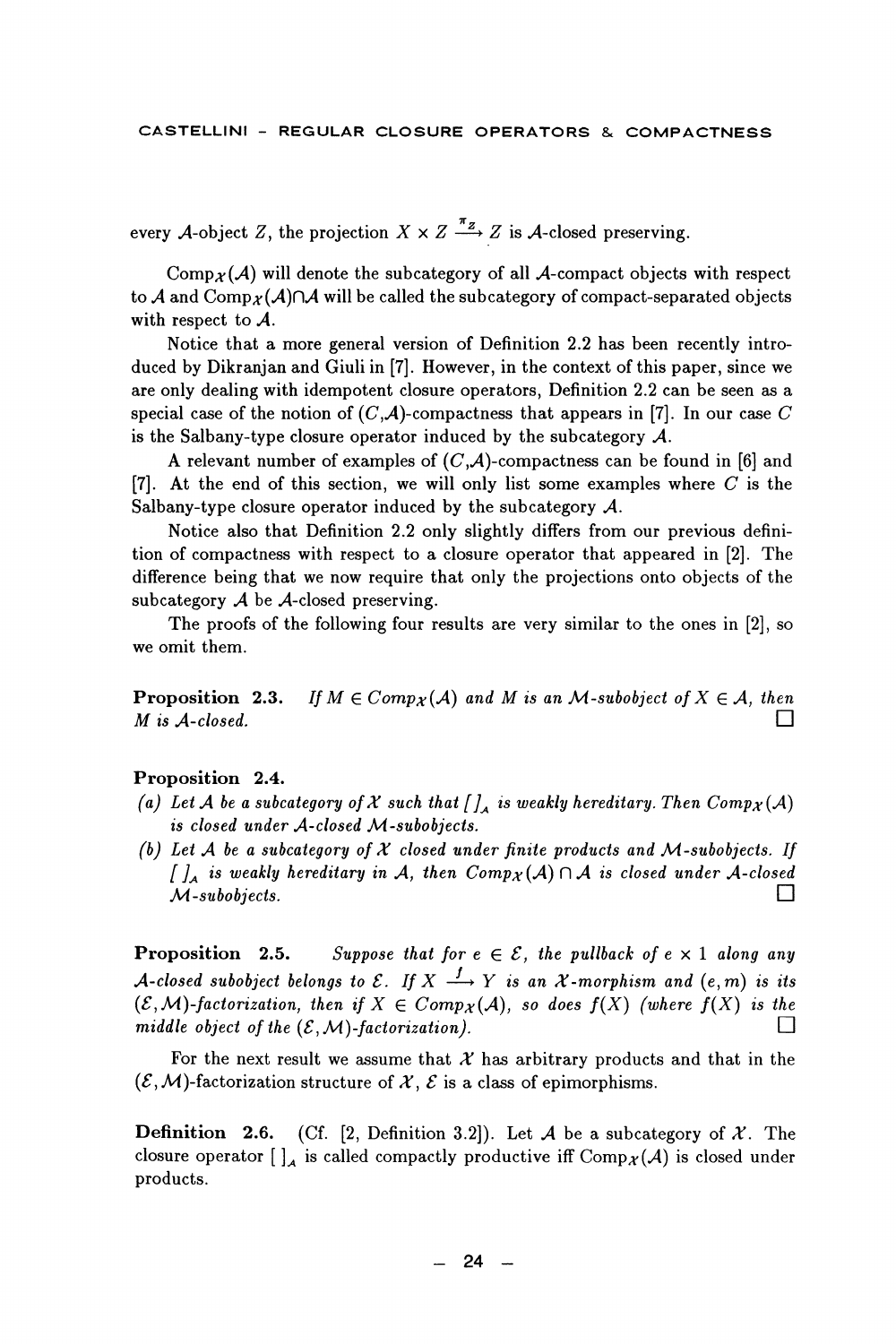Proposition 2.7. (Cf.  $[2, Proposition 3.4]$ ). Let A be an extremal epireflective and co-well powered subcategory of  $\mathcal X$ , such that  $[\,\,]_A$  is weakly hereditary in  $\mathcal A$ . If П  $\int_{A}$  is compactly productive, then  $Comp_{\mathcal{X}}(A) \cap A$  is epireflective in A.

We recall the following result from [2]

(Cf. [2, Proposition 1.16]). Let  $X$  be a regular well-powered Proposition 2.8. category with products and let A be a subcategory of  $X$  closed under the formation of products and M-subobjects. Then  $\iint_A$  is weakly hereditary in A iff the regular П monomorphisms in  $A$  are closed under composition.

In the following examples we see that some nice and well known categories can be seen as compact-separated objects with respect to a regular closure operator. Notice that we take  $(\mathcal{E},\mathcal{M}) =$  (epimorphisms, extremal monomorphisms).

#### Examples 2.9.

- (a) Let  $X = TOP$  and let  $A = TOP_2$ . Then Comp<sub>rop</sub> (TOP<sub>2</sub>)  $\cap TOP_2 =$ COMP<sub>2</sub> (compact Hausdorff topological spaces).
- (b) Let  $\mathcal{X} = TOP$  and let  $\mathcal{A} = TOP$ . Then Comp<sub>rop</sub> (TOP)  $\cap TOP = TOP$ .
- (c) Let  $X = TOP$ . For any bireflective subcategory A of TOP, we have that  $\mathrm{Comp}_{\mathcal{X}}(\mathcal{A}) \cap \mathcal{A} = \mathcal{A}.$
- (d) Let  $X = TOP$  and let  $A = TOP_0$ . Then Comp<sub>rop</sub> (TOP<sub>0</sub>)  $\cap TOP_0 =$ {b-compact topological spaces}  $\cap$  TOP<sub>0</sub> (cf. [6, Example 3.2]).
- (e) Let  $\mathcal{X} = TOP$  and let  $\mathcal{A} = TOP_1$ . Then Comp<sub>rop</sub>  $(TOP_1) \cap TOP_1 = TOP_1$ (cf. Theorem  $3.03$ ).
- (f) Let  $X = TOP$  and let  $A = TOP_3$  or TYCH. Then Comp $_{\mathcal{X}}(A) \cap A =$  $COMP_2$ .
- (g) Let  $\mathcal{X} = \mathbf{GR}$  and let  $\mathcal{A} = \mathbf{AB}$ . Then  $Comp_{\mathbf{AR}}(\mathbf{AB}) \cap \mathbf{AB} = \mathbf{AB}$ .

#### 3 A-COMPACTNESS AND EPIMORPHISMS

In this section, we will be working in the categories AB, TOP, GR and TG. In each of these categories  $M$  will be the class of all extremal monomorphisms. Therefore  $(\mathcal{E}, \mathcal{M}) =$  (epimorphisms, extremal monomorphisms).

We start by recalling a result that in a slightly modified form can be found in [2]. The only changes we made were to replace Comp(A) by Comp<sub>x</sub>(A) and to add the cases  $\mathcal{X} = \mathbf{GR}$  and  $\mathcal{X} = \mathbf{TG}$ . Its proof is not affected by such changes.

(Cf. [2, Proposition 2.5]). If A is a subcategory of  $AB$ , Proposition 3.1. **TOP**, GR or TG and A is contained in  $Comp_{\mathcal{X}}(A)$ , then the epimorphisms in A П are surjective.

 $25 -$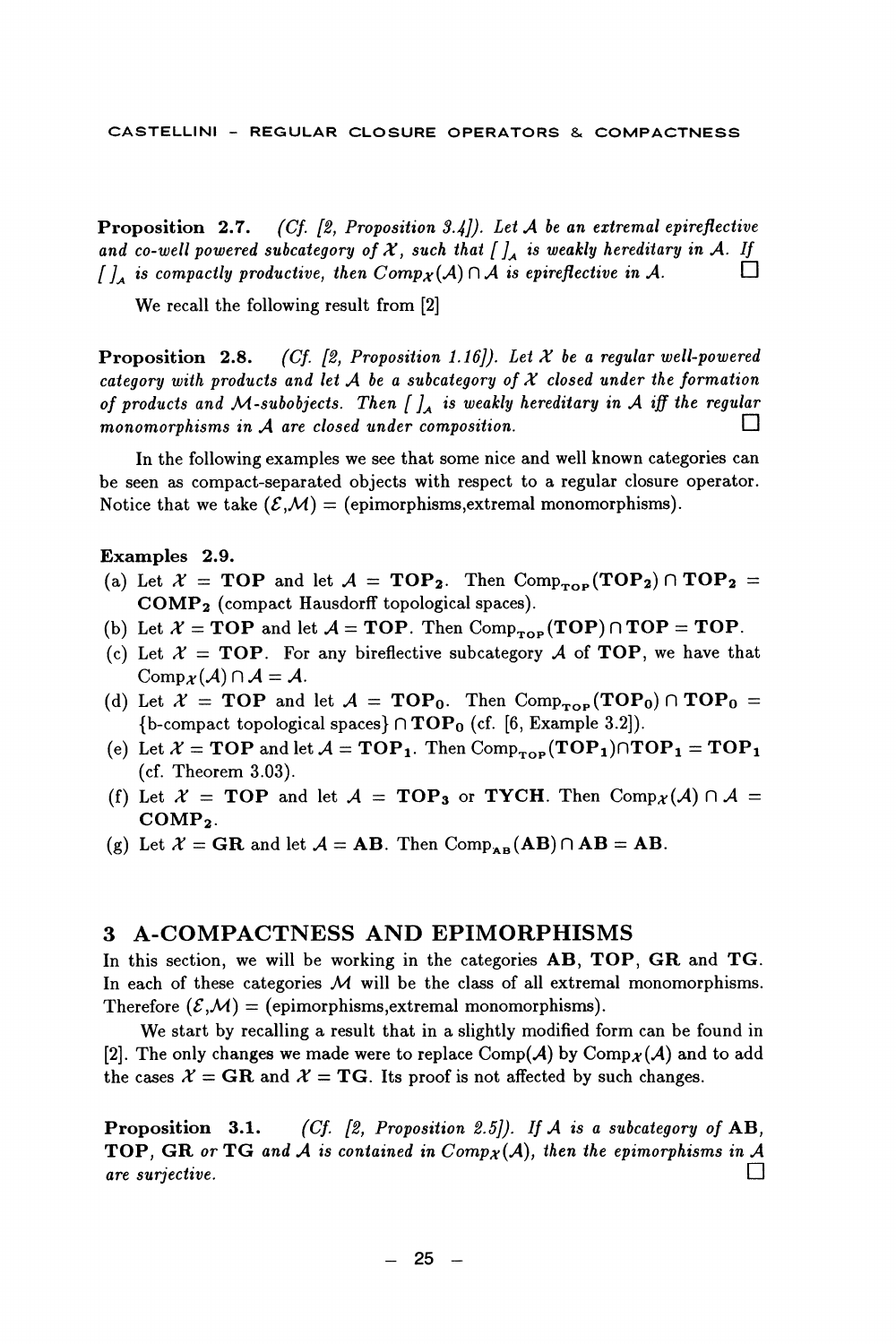A different version of the following theorem for epireflective subcategories of AB was proved in [2]. This weakened form for subcategories that are not necessarily epireflective yields an interesting consequence in AB and TOP.

Theorem 3.2. Let  $A$  be a subcategory of  $AB$  (TOP). Let us consider the following statements:

- $(a)$  A is closed under quotients
- (b) Each  $M$ -subobject of an  $A$ -object is  $A$ -closed
- $(c)$  The projections onto objects of A are A-closed preserving
- (d)  $Comp_{\mathcal{X}}(\mathcal{A}) = AB (= TOP)$
- (e)  $A \subset Comp_X(A)$
- $(f)$  The epimorphisms in  $A$  are surjective. We have that  $(a) \Rightarrow (b) \Rightarrow (c) \Rightarrow (d) \Rightarrow (e) \Rightarrow (f)$ .  $(f) \neq (a)$ .

**Proof:** (a) $\Rightarrow$ (b). Let  $M \xrightarrow{m} X$  be an *M*-subobject of  $X \in \mathcal{A}$ .

For  $A \subseteq AB$ , consider the pair of morphisms  $X \stackrel{q}{\longrightarrow} X/M$ , where q and 0 denote the quotient and the zero-homomorphism, respectively. Clearly  $m \simeq equ(q,0)$ .

quotient and the zero-non-on-operation,  $\sum_{r=1}^{n} f(r) = \frac{q}{r}$   $X/M$  where q<br>For  $A \subseteq \textbf{TOP}$ , consider the pair of continuous functions  $X \xrightarrow{q} X/M$  where q is the canonical function onto the quotient set  $X/M$ ,  $c_M$  is the constant morphism into  $\{M\}$  and  $X/M$  has the quotient topology induced by q. We have that  $m \simeq$  $equ(q, c_M).$ 

Since  $X/M \in \mathcal{A}$  in both cases, we obtain that m is A-closed.

- $(b) \Rightarrow (c)$ . Straightforward.
- $(c) \Rightarrow (d)$ . Straightforward.
- $(d) \Rightarrow (e)$ . Obvious.
- $(e) \Rightarrow (f)$ . It follows from Proposition 3.1.

(f) $\neq$ (a). In AB take  $A = AC =$  algebraically compact abelian groups and in П **TOP** take  $A = TOP_1$ .

Corollary 3.3. If  $A$  is a subcategory of  $AB$  or  $TOP$ , then the epimorphisms in  $Comp_{\mathcal{X}}(\mathcal{A})$  are surjective.

**Proof:** From Proposition 2.5,  $\text{Comp}_{\mathcal{X}}(\mathcal{A})$  is closed under quotients and by applying Theorem 3.2, we get that the epimorphisms in  $\text{Comp}_{\mathcal{X}}(\mathcal{A})$  are surjective.  $\Box$ 

Notice that the above corollary is not a consequence of Proposition 2.9 of [2], since for  $F = [\,]_A$ , Comp $_{\mathcal{X}}(A)$  is usually larger than Comp(F).

Also notice that if we remove item  $(a)$  in Theorem 3.2, the implications  $(b)$ trough (e) hold for subcategories of  $GR$  and  $TG$  as well.

Furthermore, the notion of compactness presented in this paper allows us to extend the equivalence of some items'in Theorem 2.06 of [2] to epireflective subcategories of  $TOP$ ,  $GR$  and  $TG$ , as the following theorem shows.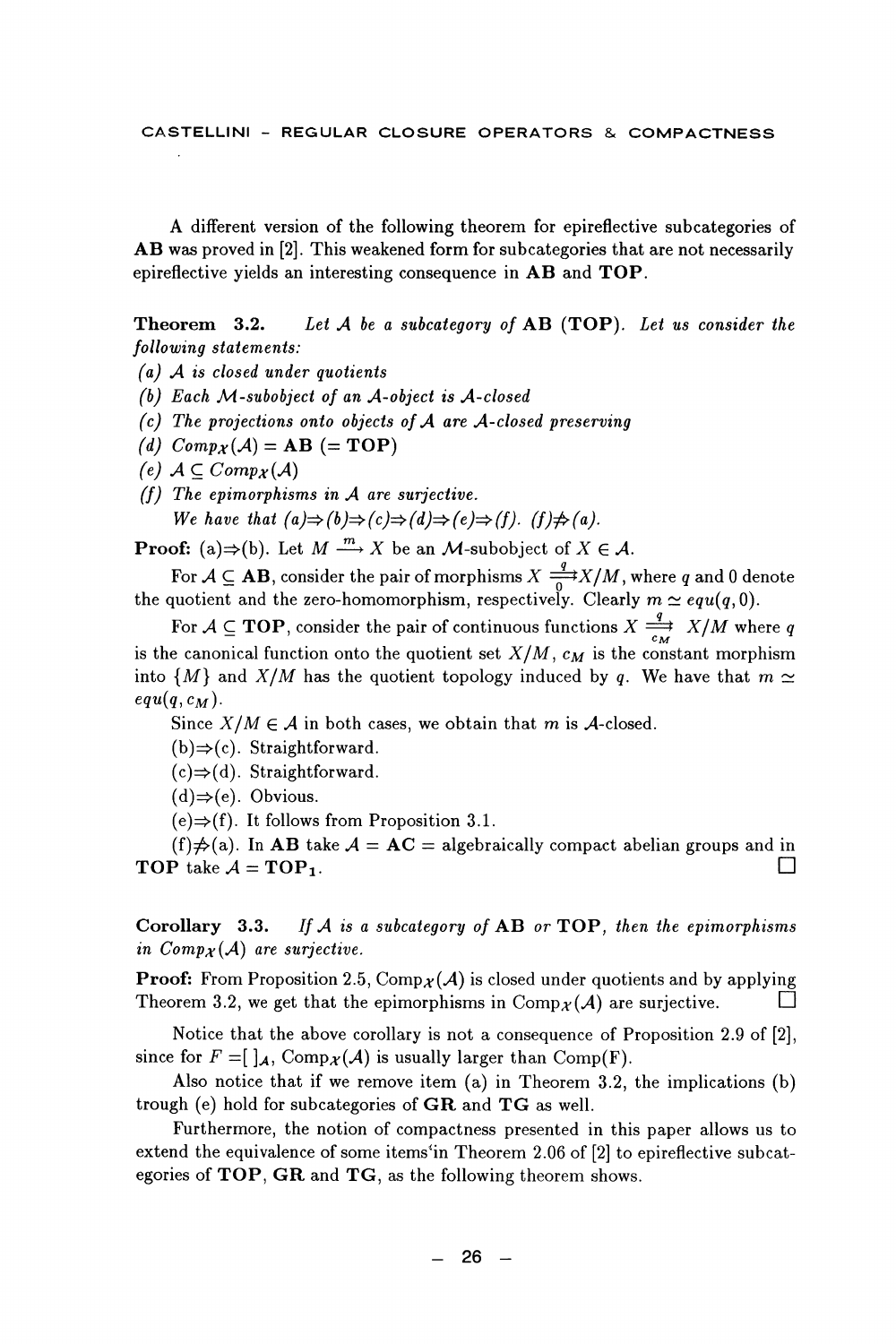Theorem 3.4. Let  $A$  be an epireflective subcategory in either  $TOP$ ,  $GR$  or TG. The following are equivalent:

- (a) Comp<sub>x</sub>(A)  $\cap$  A = A and the regular monomorphisms in A are closed under composition
- (b) The epimorphisms in A are surjective and  $\int_{A}$  is weakly hereditary in A
- (c) Each M-subobject of an A-object is A-closed.

**Proof:** (a) $\Rightarrow$ (b). It follows from Propositions 3.1 and 2.8.

(b)  $\Rightarrow$  (c). The same proof of e)  $\Rightarrow$  f) in Theorem 2.6 of [2] applies here.

 $(c) \Rightarrow (a)$ . Let us consider the commutative diagram

$$
X \times Z \xrightarrow{\pi_Z} Z
$$
  
\n
$$
m \uparrow \qquad \qquad \uparrow m_1
$$
  
\n
$$
M \xrightarrow{\qquad \qquad m_1} M_1
$$

where X,  $Z \in \mathcal{A}$ ,  $(e_1, m_1)$  is the  $(\mathcal{E}, \mathcal{M})$ -factorization of  $\pi_z$  o m and M is A-closed. Clearly,  $M_1$  is A-closed by hypothesis, so  $\pi_z$  is A-closed preserving, i.e., X is Acompact with respect to A. Since  $[\ ]_A$  is weakly hereditary in A, from Proposition 2.8 we get that the regular monomorphisms in A are closed under composition.  $\Box$ 

We next extend, under certain assumptions, the result in Corollary 3.3 to subcategories of the form  $Comp_{\mathcal{X}}(\mathcal{A}) \cap \mathcal{A}$ . This generalizes the fact that the epimorphisms in the category of compact Hausdorff topological spaces are surjective.

Proposition 3.5. Let  $A$  be an epireflective subcategory of  $AB$ . Then, the epimorphisms in  $Comp_{\mathcal{X}}(\mathcal{A}) \cap \mathcal{A}$  are surjective.

**Proof:** Let  $X \xrightarrow{f} Y$  be an epimorphism in Comp $_{\mathcal{X}}(\mathcal{A}) \cap \mathcal{A}$ . Then, from Proposition 2.5,  $f(X) \in \text{Comp}_{\mathcal{X}}(\mathcal{A})$ . Since  $Y \in \mathcal{A}$ ,  $f(X) \stackrel{i}{\longrightarrow} Y$  is  $\mathcal{A}$ -closed (cf. Proposition 2.3). So,  $i \simeq equ(f,g)$ , with  $Y \stackrel{f}{\longrightarrow} Z$ ,  $Z \in \mathcal{A}$ . This implies that  $Y/f(X) \in \mathcal{A}$  and again from Proposition 2.5,  $Y/f(X) \in \text{Comp}_X(\mathcal{A})$ . Let us consider  $Y = \frac{q}{0} Y/f(X)$ . If  $f(X) \neq Y$  we would have that  $q \circ f = 0 \circ f$  with  $q \neq 0$ , which contradicts the fact that f is an epimorphism in Comp $_{\mathcal{X}}(\mathcal{A}) \cap \mathcal{A}$ . Therefore f is surjective.  $\Box$ 

To show a similar result in **TOP** is a bit more laborious.

Let  $Y + Y$  denote the topological sum (coproduct) of two copies of the topological space Y. If M is an extremal subobject of Y, we denote by  $Y +_M Y$  the quotient of  $Y + Y$  with respect to the equivalence relation  $(x, i) \sim (y, j)$ , i,  $j = 1$ , 2 iff either  $i \neq j$  and  $x = y \in M$  or  $(x, i) = (y, j)$  (cf. [4, Definition 1.11]).

**Proposition 3.6.** (Cf. [4, Proposition 1.12]). Let A be an extremal epireflective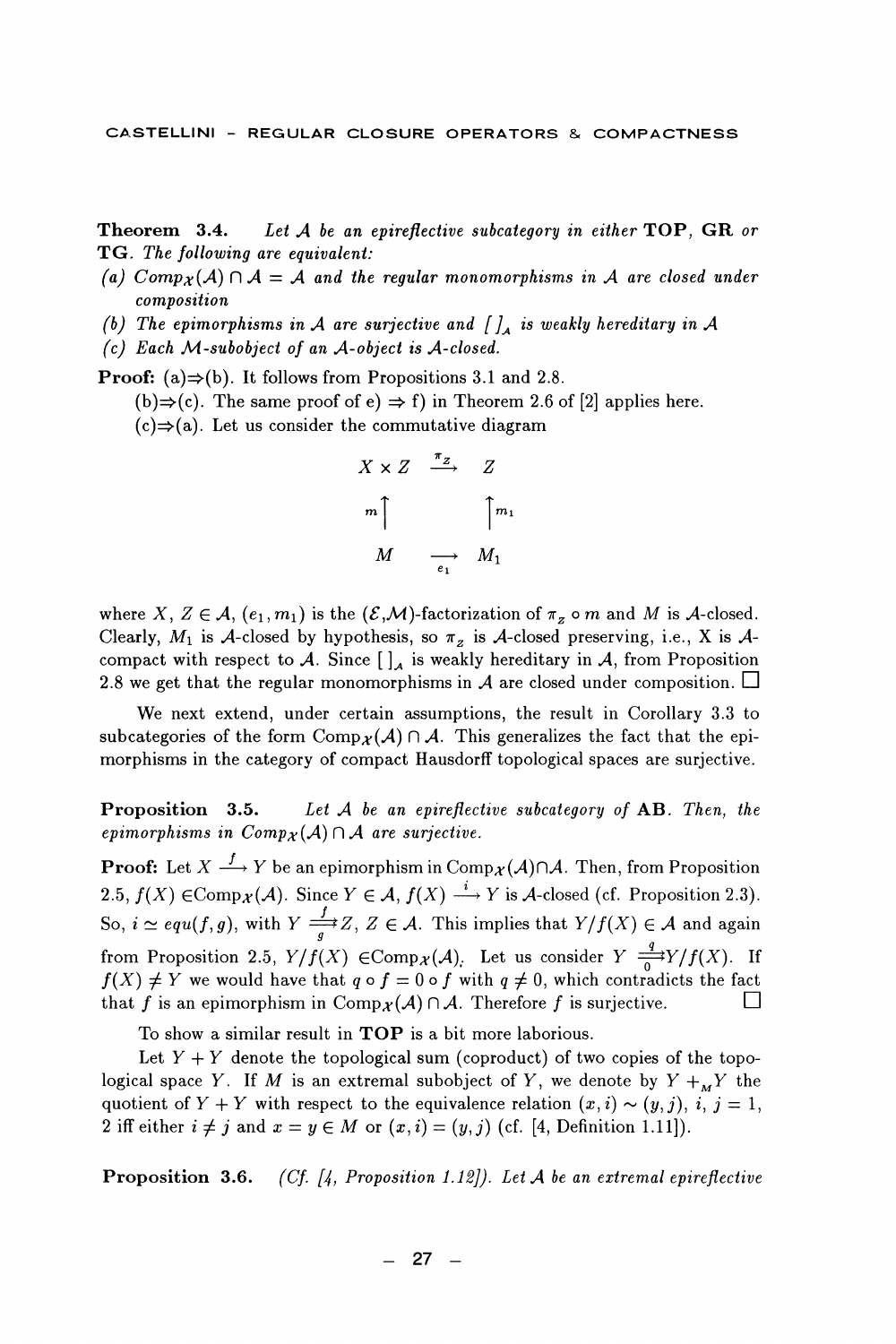subcategory of TOP. For every  $Y \in \mathcal{A}$  and for every extremal subobject M of Y, the following are equivalent (a)  $Y +_{M} Y \in \mathcal{A}$  $\Box$ 

(b)  $M = [M]$ .

Let  $A$  be an extremal epireflective subcategory of  $\mathbf{TOP}$ , let Corollary 3.7.  $X \xrightarrow{f} Y$  be a A-morphism and let  $M = [f(X)]_A$ . Then,  $Y +_M Y$  belongs to A. Proof: It follows directly from Proposition 3.6.  $\Box$ 

Let A be an extremal epireflective subcategory of TOP such that Lemma 3.8.  $\iiint_A$  is additive in A. Then, if  $Y \in Comp_{\mathcal{X}}(\mathcal{A})$ , so does  $Y + Y$ .

**Proof:** Let  $Z \in \mathcal{A}$  and let  $M \stackrel{m}{\longrightarrow} (Y + Y) \times Z$  be  $\mathcal{A}$ -closed. Notice that  $(Y + Y) \times Z$ is homeomorphic to  $(Y \times Z) + (Y \times Z)$ . Let us call such a homeomorphism *i*. Thus, *i* o *m* is the equalizer of two morphisms  $(Y \times Z) + (Y \times Z) \xrightarrow{f} T$ ,  $T \in A$ . Let  $f_1$ ,  $g_1$  and  $f_2$ ,  $g_2$  denote the restrictions of  $f$  and  $g$  to the first and the second addend of  $(Y \times Z) + (Y \times Z)$ , respectively. Let morphisms such that  $m_1 = equ(f_1, g_1)$  and  $m_2 = equ(f_2, g_2)$ . Then  $(i \circ m)(M) =$  $m_1(M_1) + m_2(M_2)$ . Let  $\pi^1$  and  $\pi^2$  denote the projections onto Z of the first and the second addend of  $(Y \times Z) + (Y \times Z)$  and let  $[\pi^1, \pi^2, \pi^2]$ :  $(Y \times Z) + (Y \times Z) \rightarrow Z$ denote the induced continuous function. If  $\pi_z$  is the usual projection of  $(Y+Y) \times Z$ onto Z, then  $([\pi_2^1, \pi_2^2]) \circ i = \pi_z$ . Now,  $(\pi_2 \circ m)(M) = (([\pi_2^1, \pi_2^2]) \circ i \circ m)(M) = ((\pi_2^1, \pi_2^2])(m_1(M_1) + m_2(M_2)) = \pi_2^1(m_1(M_1)) \cup \pi_2^2(m_2(M_2))$ . Since  $Y \in \text{Comp}_X(\mathcal{A})$ ,  $\pi^1$ ,  $(m_1(M_1))$  and  $\pi^2$ ,  $(m_2(M_2))$  are both A-closed and so is their union, since  $\left[\right]_A$  is additive in  $A$ .

**Proposition 3.9.** Let  $A$  be an extremal epireflective subcategory of TOP such that  $\int_{\mathcal{A}}$  is additive in A. Let  $X \xrightarrow{f} Y$  be an  $X$ -morphism and let  $M = [f(X)]_{\mathcal{A}}$ . Then, if  $Y \in Comp_{\mathcal{X}}(\mathcal{A})$ , so does  $Y +_{\mathcal{M}} Y$ .

**Proof:** From Lemma 3.8,  $Y + Y \in Comp_{\mathcal{X}}(\mathcal{A})$  and from Proposition 2.5, so does П  $Y + _{M}Y$ .

Let A be an extremal epireflective subcategory of TOP such Theorem 3.10. that  $\iint_A$  is additive in A. Then the epimorphisms in  $Comp_X(A) \cap A$  are surjective.

**Proof:** Let  $X \xrightarrow{f} Y$  be an epimorphism in  $\text{Comp}_{\mathcal{X}}(\mathcal{A}) \cap \mathcal{A}$  and let M denote the subspace  $[f(X)]_4$ . We have that  $Y +_{\mathbf{w}} Y \in \text{Comp}_{\mathcal{X}}(\mathcal{A}) \cap \mathcal{A}$  (cf. Corollary 3.7 and Proposition 3.9). From Proposition 2.5,  $f(X) \in \text{Comp}_{\mathcal{X}}(\mathcal{A})$  and from Proposition 2.3,  $f(X)$  is A-closed. Thus,  $Y +_{M}Y = Y +_{f(X)}Y$ . Let *i* and *j* be the left and the right inclusions of Y into  $Y + Y$  and let  $Y + Y \xrightarrow{q} Y +_{t \times X} Y$  be the quotient map.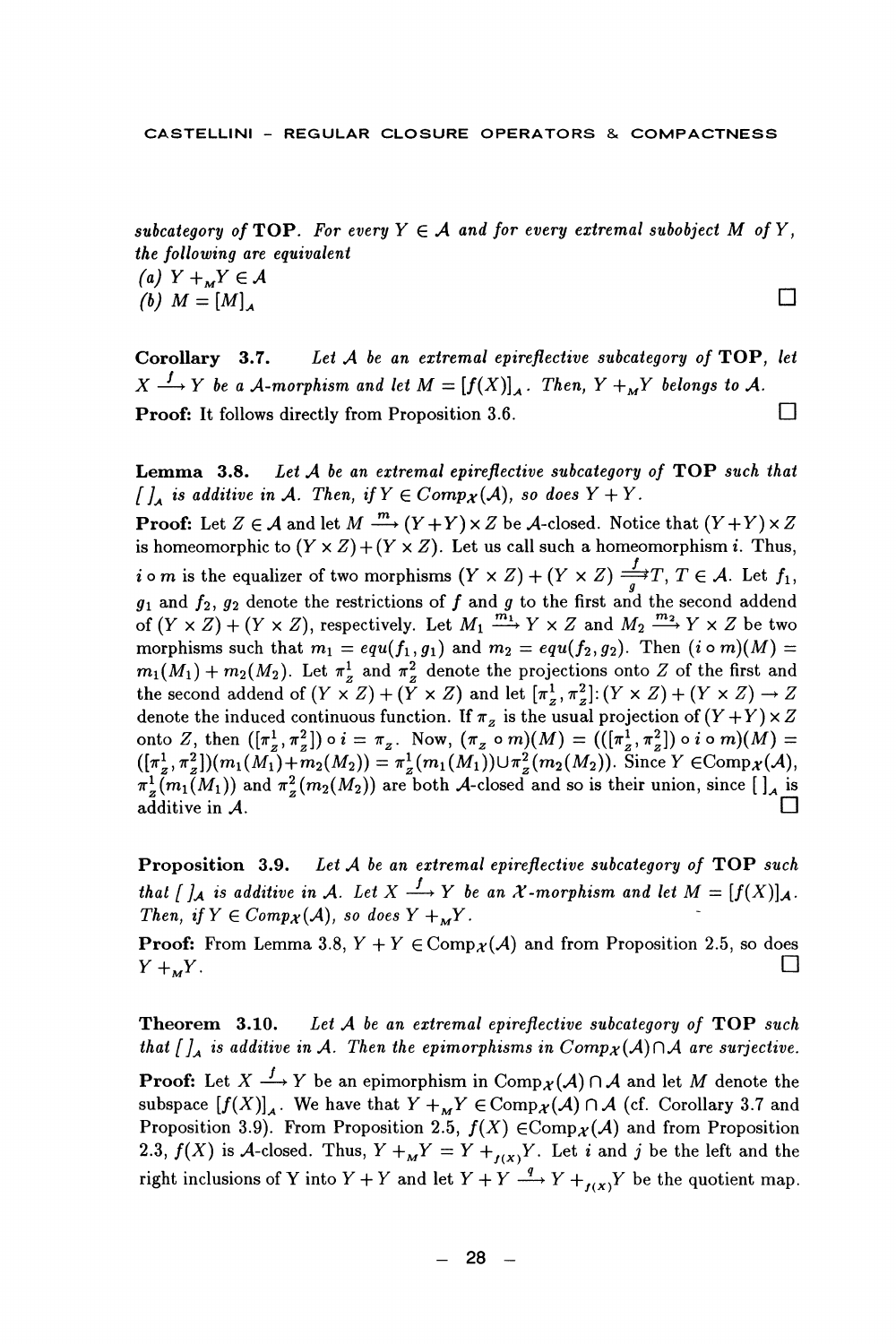Clearly,  $g \circ i \circ f = g \circ j \circ f$ . If f is not surjective, then we have that  $g \circ i \neq g \circ j$ . This contradicts our assumption of f being an epimorphism in Comp $_{\mathcal{X}}(\mathcal{A}) \cap \mathcal{A}$ .

### 4 A-COMPACTNESS AND ALGEBRAIC CATEGORIES

It is well known that COMP<sub>2</sub>, i.e., the category of compact Hausdorff topological spaces, forms an algebraic category in the sense that  $\mathbf{COMP_2}$  has coequalizers and the forgetful functor  $U: \mathbf{COMP}_2 \to \mathbf{SET}$  has a left adjoint and preserves and reflects regular epimorphisms (cf. [9]). It is quite natural to wonder whether this result could be extended in TOP to categories of compact-separated objects with respect to a regular closure operator. Unfortunately the subcategory  $\mathbf{TOP}_1$  shows that this is not the case. As a matter of fact,  $Comp_{\text{top}}(TOP_1) \cap TOP_1 = TOP_1$  (cf. Example 2.9(e)) and  $\mathbf{TOP}_1$  is not an algebraic category, since the forgetful functor  $U: \mathbf{TOP_1} \to \mathbf{SET}$  fails to reflect regular epimorphisms. However, the remaining conditions are all satisfied. We will see that, under certain assumptions on the subcategory A, TOP<sub>1</sub> outlines the behavior of Comp $_{\mathcal{X}}(A) \cap A$ .

Proposition 4.1. If  $A$  is an extremal epireflective subcategory of  $\mathbf{TOP}$ , then  $Comp_{\mathcal{X}}(\mathcal{A}) \cap \mathcal{A}$  has coequalizers.

**Proof:** Let  $X \stackrel{f}{\Longrightarrow} Y$  be two morphisms in  $\text{Comp}_X(A) \cap A$  and let  $Y \stackrel{q}{\longrightarrow} Q$  be their coequalizer in TOP. From Proposition 2.5,  $Q \in \text{Comp}_X(\mathcal{A})$ . Since A is extremal epireflective in TOP, we can consider the reflection  $Q \xrightarrow{r} rQ$  of  $Q$  in  $A$ . From<br>Proposition 2.5  $rQ \in \text{Comp}_\mathcal{X}(A)$ . Now, it is easily shown that  $Y \xrightarrow{rQ} rQ$  is the coequalizer of f and g in Comp $_{\mathcal{X}}(\mathcal{A}) \cap \mathcal{A}$ .

Proposition 4.2. Let A be an extremal epireflective subcategory of TOP such that  $\iint_A$  is additive in A. Then, the forgetful functor  $U: Comp_X(A) \cap A \rightarrow SET$ preserves regular epimorphisms.

**Proof:** Let  $X \xrightarrow{f} Y$  be a regular epimorphism in Comp $_{\mathcal{X}}(\mathcal{A}) \cap \mathcal{A}$ . Then, from Theorem 3.10, f is surjective. Therefore  $U(f)$  is a regular epimorphism in SET.  $\square$ 

Proposition 4.3. Let A be an extremal epireflective and co-well powered subcategory of TOP. Suppose that  $\int_{A}$  is weakly hereditary in A and compactly productive. Then, the forgetful functor  $U: Comp_X(A) \cap A \rightarrow \mathbf{SET}$  has a left adjoint.

**Proof:** The case  $A = \{x\}$  is trivial. So, Let  $A \neq \{x\}$ . Let X be a set and let  $X_d$ be the discrete topological space with underlying set X. Clearly  $X_d \in \mathcal{A}$ , since A is an extremal epireflective subcategory of TOP. Let  $\beta X$  be the A-dense-reflection of  $X_d$  into Comp $\chi(A) \cap A$  (cf. Proposition 2.7) and let  $X_d \xrightarrow{\beta_X} \beta X$  be the reflection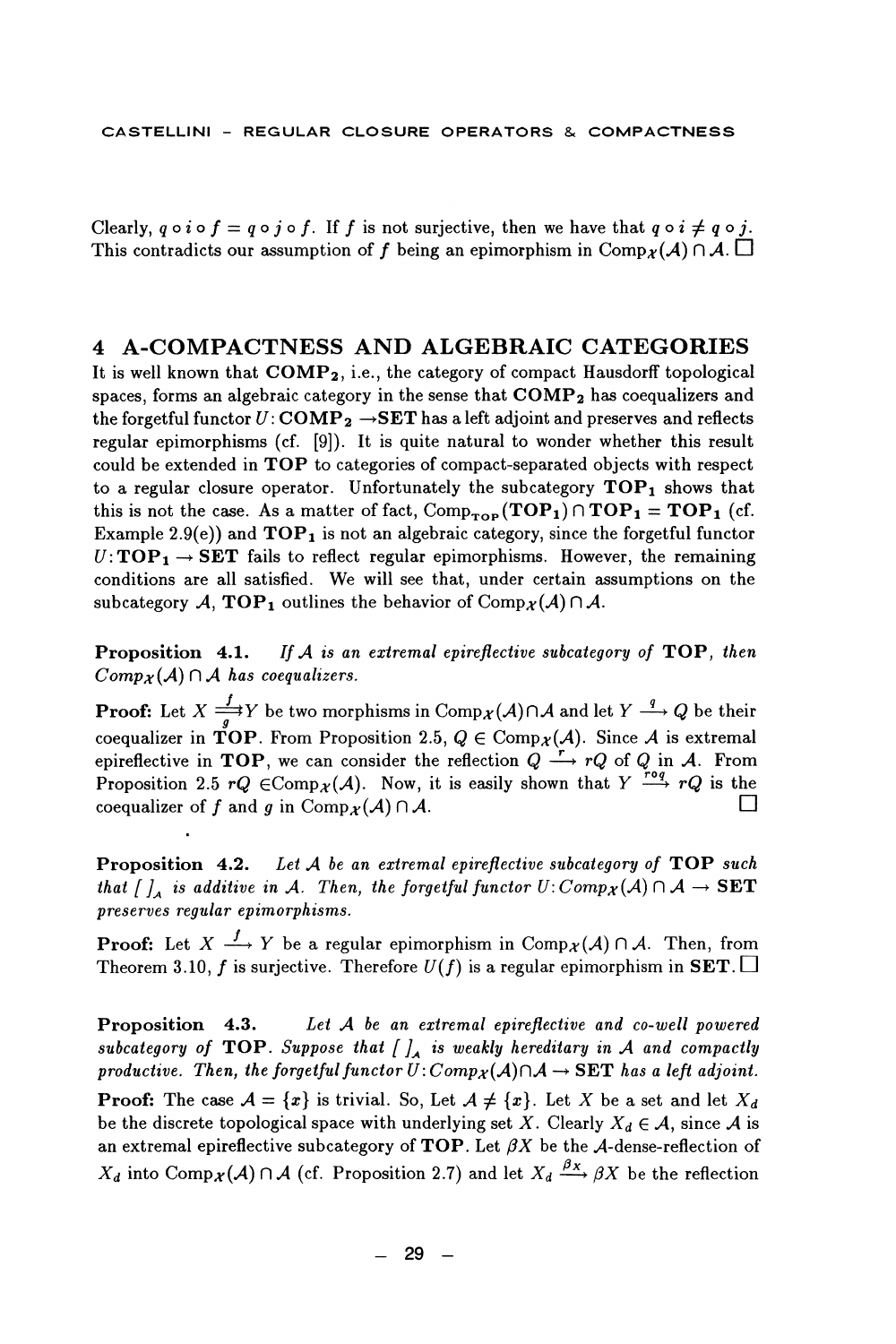morphism. If  $Y \in \text{Comp}_X(\mathcal{A}) \cap \mathcal{A}$  and  $X \stackrel{f}{\longrightarrow} UY$  is a morphism in **SET**, then  $X_d \stackrel{g}{\longrightarrow} Y$  such that  $U(g) = f$  is continuous. From Proposition 2.7, there exists a unique  $\beta X \stackrel{f'}{\longrightarrow} Y$  such that  $f' \circ \beta_x = g$  (notice that f' is unique because  $\beta_x$  is a A-epimorphism). Clearly we have that  $Uf' \circ U\beta_x = f$ .

The results in Propositions 4.1, 4.2 and 4.3 can be summerized in the following

Theorem 4.4. Let A be an extremal epireflective and co-well powered subcategory of TOP such that  $\iint_A$  is compactly productive, weakly hereditary in A and additive in A. Then,  $Comp_X(A) \cap A$  has coequalizers and the forgetful functor  $U: Comp_X(A) \cap A \rightarrow SET$  has a left adjoint and preserves regular epimorphisms. П

## **REFERENCES**

- [1] G. Castellini, "Closure operators, monomorphisms and epimorphisms in categories of groups," Cahiers Topologie Geom. Differentielle Categoriques 27(2)  $(1986), 151-167.$
- [2] G. Castellini, "Compact objects, surjectivity of epimorphisms and compactifications," Cahiers Topologie Geom. Differentielle Categoriques 31(1) (1990), 53-65.
- [3] G. Castellini, G. E. Strecker, "Global closure operators vs. subcategories," Quaestiones Mathematicae 13 (1990), 417-424.
- [4] D. Dikranjan, E. Giuli, "Closure operators induced by topological epireflections," Coll. Math. Soc. J. Bolyai 41 (1983), 233-246.
- [5] D. Dikranjan, E. Giuli, "Closure operators I," Topology Appl. 27 (1987), 129-143.
- [6] D. Dikranjan, E. Giuli, "Compactness, minimality and closedness with respect to a closure operator I," Proceedings of the Conference in Categorical Topology (Prague, 1988) World Scientific (1989), 284-296.
- [7] D. Dikranjan, E. Giuli, "C-perfect morphisms and C-compactness," preprint.
- [8] D. Dikranjan, E. Giuli, W. Tholen, "Closure operators II," Proceedings of the Conference in Categorical Topology (Prague, 1988) World Scientific (1989), 297-335.
- [9] H. Herrlich, G. E. Strecker, Category Theory, 2nd ed., Helderman Verlag, Berlin, 1979.
- [10] J. Koslowski, "Closure operators with prescribed properties," Category Theory and its Applications (Louvain-la-Neuve, 1987) Springer L.N.M. 1248 (1988),  $208 - 220.$